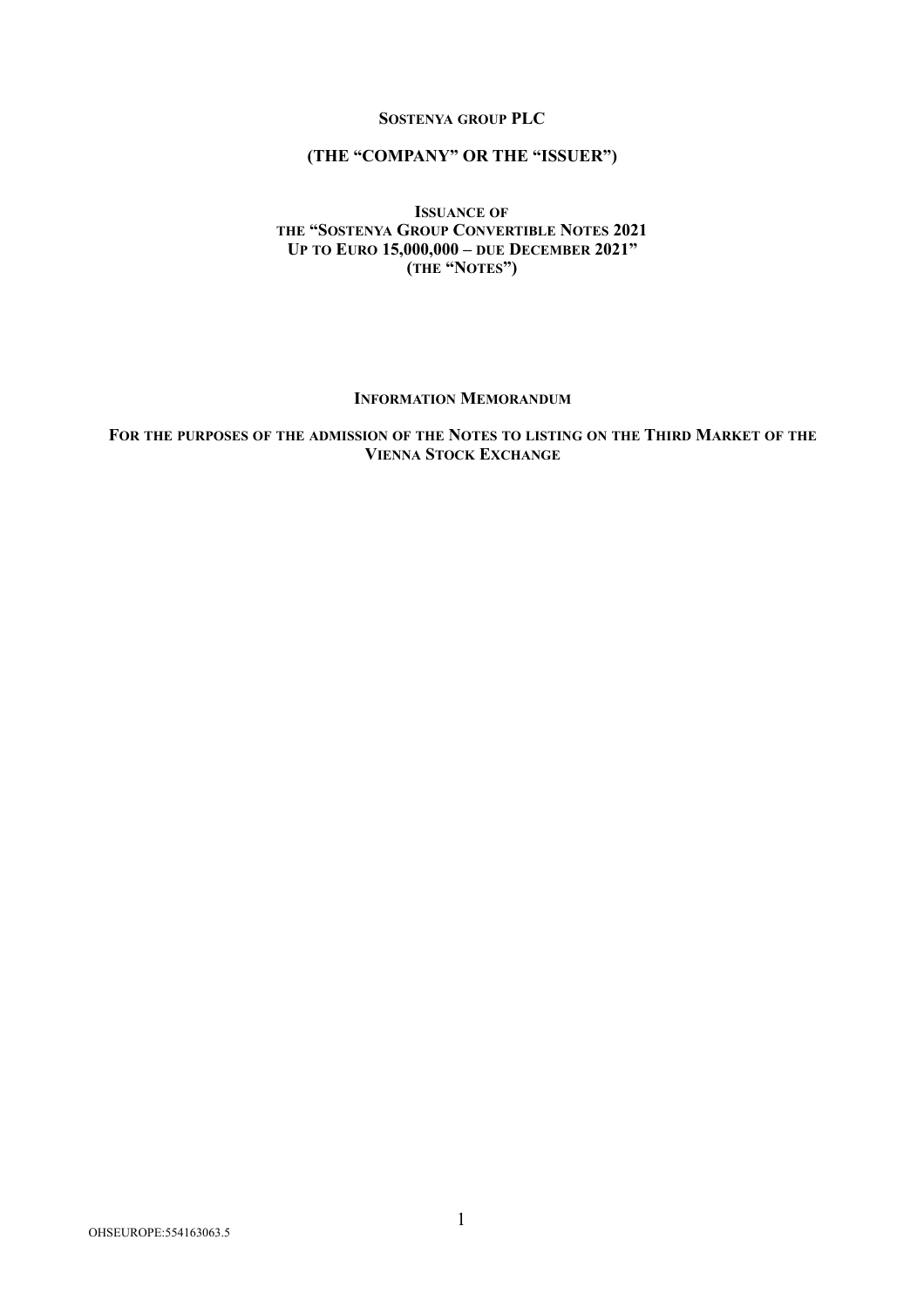# **SECTION I - THE ISSUER**

### **1. General Information on the Issuer**

# *Incorporation and status*

The Issuer is a public limited company incorporated under the English law, established on March 6, 2014, with registered office and seat in 44 Welbeck Street, London W1G 8DY. The Company is registered under the firm name Sostenya Group PLC with the Companies Register of England and Wales under no. 8926790.

Phone No.: +44 (0) 20 3393 9393 – Mobile: +39 347 52 38511 – E-mail: *www.sostenya.co.uk*

# *Share Capital*

The Issuer's authorized share capital is equal to £53,590,000.00 (fifty-three million five hundred ninety thousand/00) equivalent to Euro 65,177,100 (sixty-five million one hundred seventy-seven and one hundred thousand/00) fully paid. The ordinary shares are n. 53,590,000 at £1.00 each and they are attached full voting dividend and capital distribution (including on winding up) rights. They are not liable to be redeemed.

### *Ownership Structure*

The share capital of the Issuer is articulated as follows:

| <b>Shareholders</b>   | <b>Number/Category of</b><br><b>Shares</b> | Percentage on the authorized<br>share capital |
|-----------------------|--------------------------------------------|-----------------------------------------------|
| Pietro Colucci        | 27,330,900/ordinary                        | $51\%$ (fifty one per cent.)                  |
| Abitare Roma<br>S.p.A | 26,259,100/ordinary                        | 49% (forty nine per cent.)                    |

# *Pietro Colucci's bio*

He graduated in Economics and Business Administration from university of Naples Federico II.

Entrepreneur since 1982 when he took on the leadership of his family-owned company, operating in the environmental industry.

In 2000 he led the acquisition of Waste Italia from the American group Waste Management Inc., the largest environmental service company in Italy.

In 2002 he launched a business plan to develop technological solutions integrating the production of energy from renewable sources.

Since 2016, member of the Energia di Assolombarda Group and previously Chairman of Assoambiente (an Association of Confindustria that represents the private companies operating in the environmental services in Italy), serving two terms.

With Edo Ronchi, he wrote a book, called "*Vento a favore*". He is the co-founder of the Foundation for Sustainable Development and a promoter of the States General of the Green Economy.

Today:

• Founder and Chairman of Sostenya Group PLC, a shareholder company operating in the environmental and renewable energy industry.

• Chairman of Gruppo Waste Italia SpA, a company listed on MTA of Borsa Italiana, operating in the environmental services and waste management sector.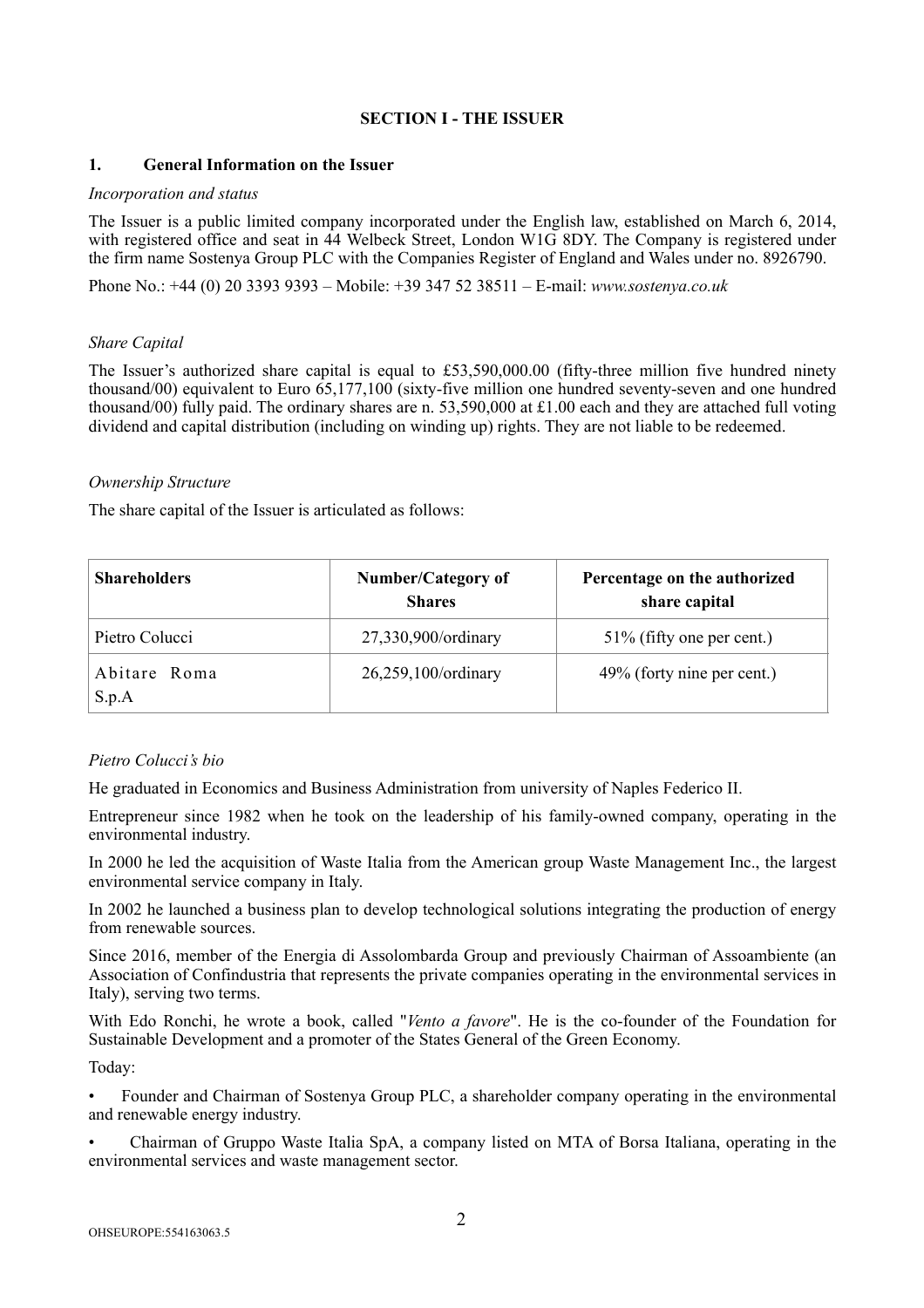• Chairman of Innovatec SpA until December 16, 2016, a company listed on AIM market of Borsa Italiana and operating in the renewable energy and energy efficiency industry.

# *Abitare Roma S.p.A.*

Abitare Roma S.p.A. is a company limited by shares incorporated under Italian law, with registered office in Roma, Via di Porta Pinciana 6, VAT Number and Registration number with the Company Register of Rome 07008821006, REA of Rome 1004397, share capital equal to Euro 1,000,000 fully paid.

Net Worth as of December 31 2015 equal to Euro 35 million and total assets of Euro 47 million.

Abitare Roma was established in 2002 and operates in the sectors of real estate and equity investment.

It owns real estate in Tuscany (i.e. villas) and, by way of equity investment, a real estate in London.

### Ownership:

Federica Giovannini: 99% of the share capital, equal to Euro 990,000.

Pietro Colucci: 1% of the share capital, equal to Euro 10,000.

Board of Directors: Dott. Maurizio Moccaldi Ruggiero, sole director.

Supervisory body: Dott. Roberto Lorusso Caputi, Dott.ssa Francesca Sanseverino, Dott. ssa Valentina Davidde

#### \*\*\*\*\*\*

The Company also owns, directly or indirectly:

- (i) 100% (one hundred per cent.) of the following subsidiaries:
- Aker S.r.l., Socio Unico
- Alice Ambiente S.r.l., Socio Unico;
- (ii) 34.95% (thirty-four point ninety-five per cent.) of Gruppo Waste Italia S.p.A.;

(iii) 42.60% (forty-two point sixty per cent.) of Innovatec S.p.A.;

(the Company together with such subsidiaries and affiliates will be referred to as the "**Group**"). Please find below a group chart.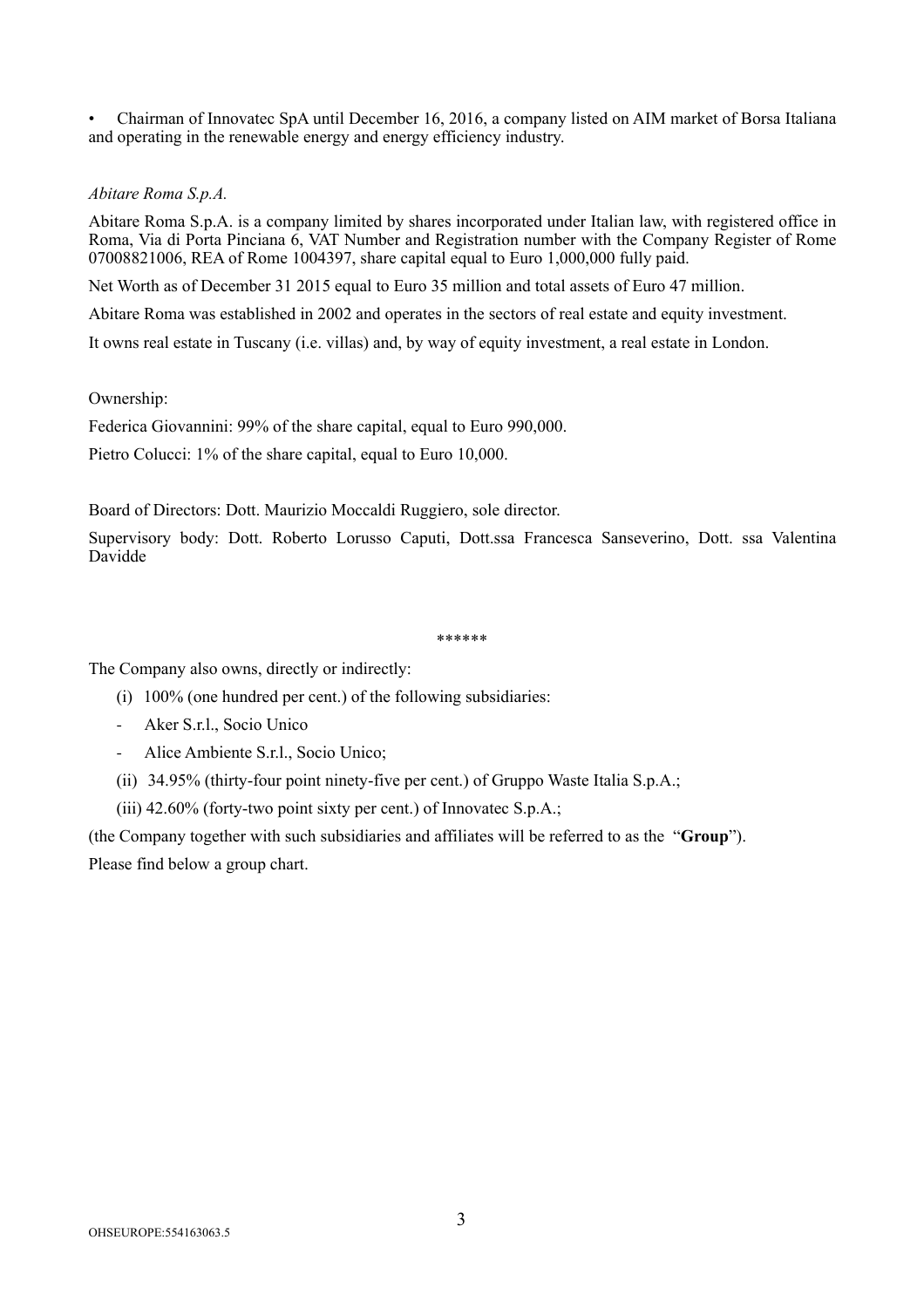

# **2. Company Structure**

#### *Description of the Issuer*

Sostenya Group Plc is an investment holding company operating in Italy and internationally in the environmental and renewables industries as well as in the energy efficiency business. In addition, as supplier for subsidiaries and associated companies, Sostenya is active in advising for strategic planning, international development, institutional and international external relations, strategic finance and business development. The Company is a pure holding company and its current and future cash flows are generated from advisory activities, management fees, dividends from its subsidiaries as well as from interests on financial loans given to subsidiaries.

 In detail, the Company's corporate purpose consists of business development and advisory in favour of its subsidiaries and affiliates and related to the fields of:

- A) environment;
- B) renewables;
- C) energy efficiency.

The Company may take all actions to implement such activities.

To pursue its corporate purpose the Company may enter into any commercial, industrial and real estate transactions and – provided they do not become the Company's prevailing activity and are not offered to the public – any financial transactions, granting of guarantees, deposits, guarantees in favour of third parties and purchase shares in companies with similar corporate purpose (as long as it constitutes a stable investment and not mere trading).

#### *Administration, management and supervisory bodies*

#### Board of Directors

The Issuer is managed by a Board of Directors which, as of the date of this Information Memorandum, is composed of the following directors:

| Name             | <b>Title</b> |  |
|------------------|--------------|--|
| • Pietro Colucci | • Director   |  |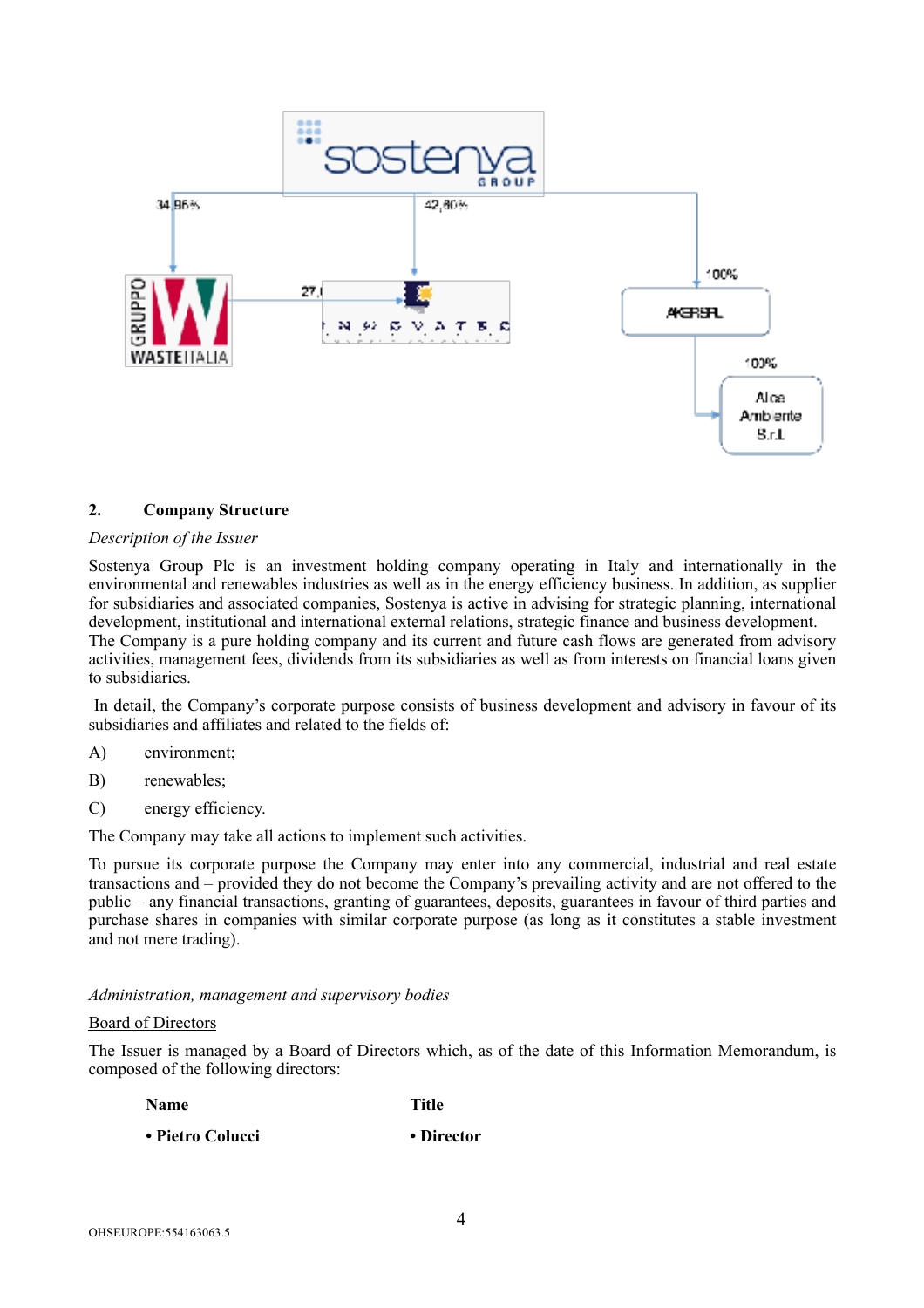| • Donatello Pirlo | • Director |
|-------------------|------------|
|-------------------|------------|

**• Anthony Stephen Airs • Director** 

The above mentioned directors have been appointed for an unlimited term.

The business address of each of the Issuer's current members of the Board of Directors is that of the Issuer's registered office.

There is no supervisory board.

# External Auditors

Myron Lipson (Senior Statutory Auditor) has been engaged as external auditor of the Issuer until the approval of the financial statements for the year ended on 31 December 2015.

# **3 Business Fields**

The Issuer is active in the sector of business advisory. The main activities are grouped as follows:

- 1. business development;
- 2. advisory; and
- 3. development of international and in institutional relationships;

in each of the environment, renewables and energetic sectors.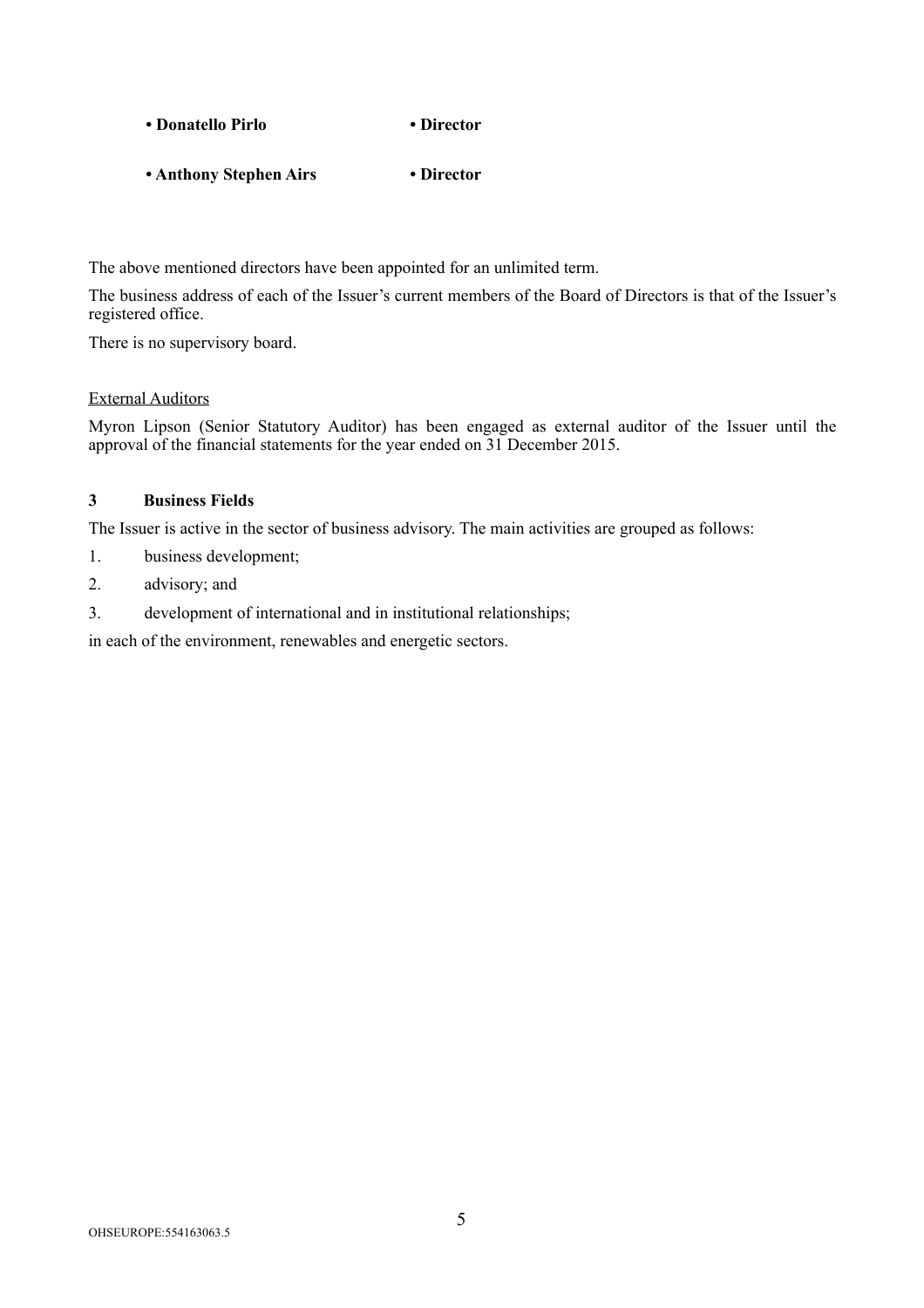### **4. Historic development, investments and business plan**

On the 12Th of May 2014, through a *Share Exchange Agreement* with its shareholders, Sostenya Group Plc become shareholder (with a 44% shares) of Gruppo Waste Italia S.p.A. (former Kinexia S.p.A.) with an investment of Euro 65,120,000.00 (equivalent at that date to £ 53,540,000). The Sostenya Group Plc, through the above mentioned operation increased its share capital from Euro 57,100.00 (equivalent at that date to  $\pounds$ 50,000.00) to Euro 65,177,100 (equivalent at that date to £ 50.000,00).

In addition on the 13th of November 2015, Sostenya Group Plc received from Gruppo Waste Italia S.p.A. an extraordinary dividend in kind of n. 2,467,722 Innovatec Shares (27.81% of Innovatec Shareholders' Capital) equivalent to Euro 3,824,967.00. The Sostenya Group Plc, through the above mentioned operation became directly major shareholder in Innovatec and indirectly in Innovatec through Gruppo Waste Italia S.p.A. with a Innovatec capital percentage of 17.81%.

Finally Sostenya Group Plc invested in the 10.5% Waste Italia S.p.A. Bond due date 29 October 2019 with the purchase in the market, on the  $12<sup>th</sup>$  November 2015, of n. 5,000,000 notes at Euro 2,450,000.00. Waste Italia S.p.A. is an operating Italian holding company operating in the environment business, indirectly owned for about 88% of its share capital by Gruppo Waste Italia S.p.A., as follows: the 100% of the share capital of Waste Italia S.p.A. (equal to Euro 10,309,280) is directly owned by Waste Italia Holding S.r.l., which has a quota capital of Euro 18,987,500 that is owned for the 96.4% by Waste Italia Partecipazioni S.r.l., the latter having a quota capital of Euro 17,390 owned for the 91.37% by Gruppo Waste Italia S.p.A.

At the end of October 2016, Sostenya Group Plc participated to the Innovatec capital increase up to a maximum of n. 248,472,308 new ordinary shares of Innovatec S.p.A., without par value, with the same characteristics as those in circulation, with regular entitlement, to be offered as options to shareholders, at the price of € 0.02 for each new share, at a ratio of n. 28 newly issued shares for each. 1 share held for a total maximum amount of Euro 4,969,446.16. Sostenya Group Plc, has subscribed. 2.217.714 ordinary shares, for a total of Euro 1,241,919.84 through conversion of its accounts receivables vs Innovatec S.p.A. Also Gruppo Waste Italia S.p.A. participated to the Innovatec capital increase, subscribing n. 1,417,146 ordinary shares, for a total value of Euro 793,601.76.

As to date, after the completion of the above mentioned capital increase, Sostenya Group Plc has therefore

- (ii) 34.95% (forty four per cent.) of Gruppo Waste Italia S.p.A. The latter owns 27.09% (twenty seven point zero nine per cent.) of Innovatec S.p.A.;
- (iii) 42.60% (twenty seven per cent.) of Innovatec S.p.A.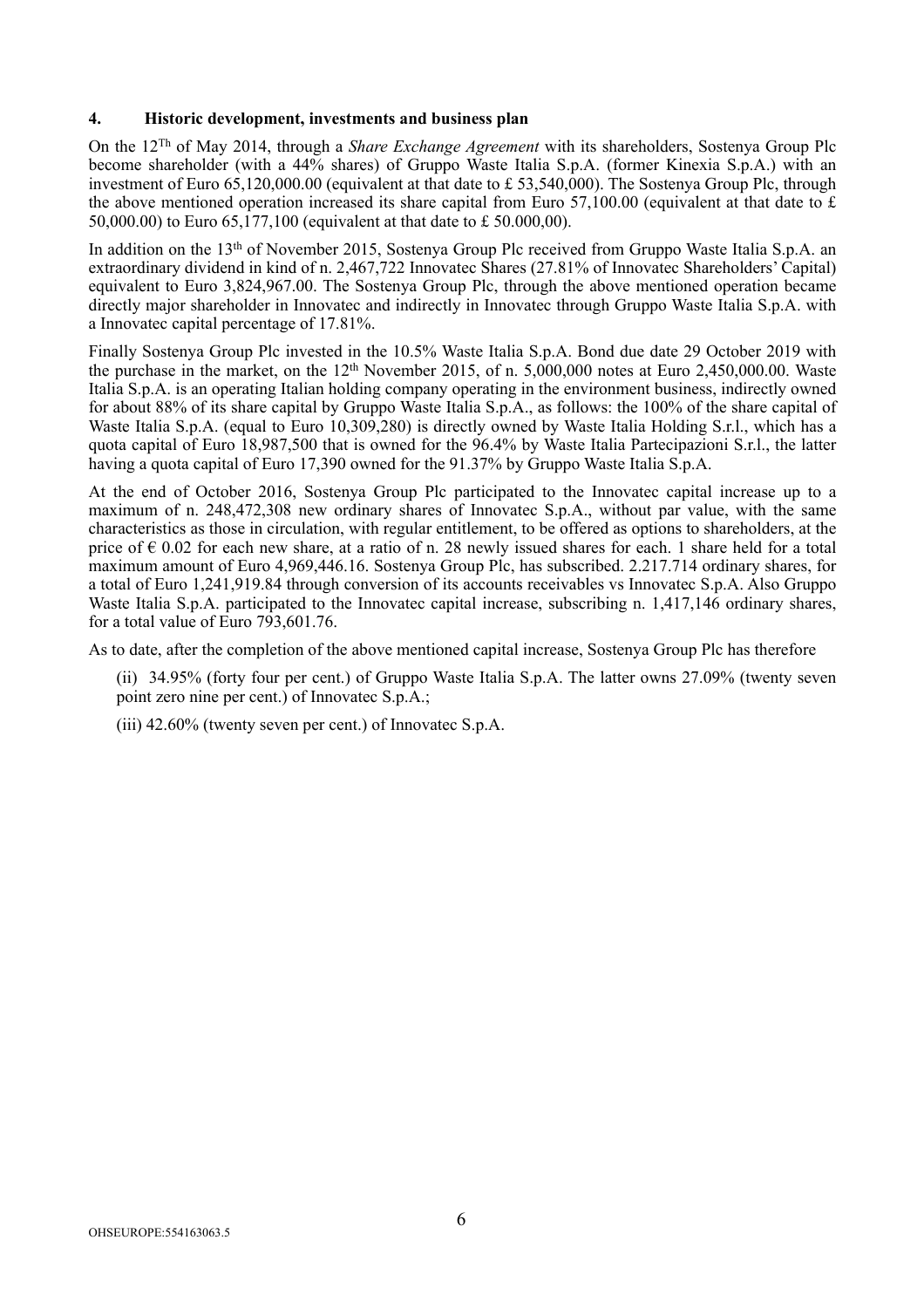Gruppo Waste Italia S.p.A. is a holding company listed in the MTA of the Italian Stock Exchange, operating mainly in the environment industry (through the sub holding Waste Italia S.p.A. is also investing in the renewable energy and energy efficiency businesses). Waste Italia S.p.A. is one of the main operators at national level in the waste management and environmental services industries; in particular, the activities of Waste Italia entirely cover the whole chain of integrated waste management through the collection, transportation, sorting, treatment, recovery, development and disposal of special waste, i.e. those that come from industrial production and trade. Waste Italia Group is an established reality in the domestic market, with a strong expertise not only in logistics but also in the design, implementation and management of systems dedicated to the treatment of waste. Waste Italia has a portfolio of over three thousand customers in the industry of waste management and disposal, with several selection centres and collection points in landfills in Piedmont, Lombardy and Liguria, giving complete coverage of the design of the supply chain plants, collection and selection, till final disposal, with a wide and integrated range of services, consulting and customization, including through a sales network spread throughout the country.

Innovatec S.p.A. is an operating holding company listed on AIM Italia, which also operates through its subsidiaries (among others Gruppo Green Power S.p.A. also listed on AIM Italia) in the renewable energy and energy efficiency industries as well as in the EPC business. The company has as its primary objective the development and marketing of innovative technologies, products and services for the corporate and retail markets in distributed generation, smart grids and smart cities, energy efficiency and storage. The new business model is based on technological innovation, both in terms of products and processes, and on the interconnections between the web and the world of energy efficiency and renewable energy.

The wholly owned companies Aker S.r.l. Socio Unico and Alice Ambiente S.r.l., Socio Unico both operate in the environment industry as well.

Aker S.r.l., Socio Unico is a limited liability company with a sole quotaholder incorporated under the laws of Italy which operates in the sector of waste treatment and disposal (VAT No. and No. of enrolment in the Company Register of Rome 08203680015, quota capital of Euro 10,000), established in Turin on April 9, 2001 and originally denominated Waste to Water S.r.l. On July 7, 2014 Waste to Water S.r.l. was acquired by Sostenya Group Plc and, with determination of its quotaholders' meeting dated February 19, 2016 (with effect towards third parties since February 29, 2016), its denomination was changed into Aker S.r.l. and its registered office was transferred from Turin to Rome. As of December 31, 2015, its total assets were equal to Euro 13.6 million and were constituted by the quota held in Alice Ambiente S.r.l., socio unico and the receivables deriving from loans granted to it and, for an amount of about Euro 9 million, by rights of disposal of waste (in the form take or pay) acquired, for an amount of 120,000 tons.

Alice Ambiente S.r.l., Socio Unico is a limited liability company with a sole quotaholder incorporated under the laws of Italy, having its registered office in Milan, Via Giovanni Bensi 12/3, VAT No. and No. of enrolment in the Company Register of Milan 05797040960, quota capital of 1,000,000 fully paid. Its business purpose is primarily waste treatment. As of December 31, 2016 its net assets were equal to Euro 7,130,674 (Euro 9,921,889 in the previous financial year), and its total assets were equal to Euro 14.1 million. On March 23, 2016, Waste Italia S.p.A. sold 100% of Alice Ambiente S.r.l., socio unico, with the right of buyback, to Aker S.r.l., socio unico (then Waste to Water S.r.l.) for a price of Euro 100,000. The entire quota capital of Alice Ambiente socio unico s.r.l. is charged by a pledge, pursuant to articles 2784 et seq. of the Italian Civil Code, that had been granted by the then quotaholder Waste Italia S.p.A in favour of: Citibank, N.A., London Branch, BNP Paribas Italan Branch, Citibank N.A., The Law Debenture Trust Corporation plc, Citigroup Global Markets Deutschland AG, Walkers Listing and Support Services Ltd, Jefferies International Limited and the noteholders of the notes issued by the then quotaholder Waste Italia S.p.A. (the "Waste Bond").

# **5. Financial figures of the past two financial years of the** *company* **Sostenya Group Plc**

| Euro / 000's company accounts                    | 2015  | 2014 |
|--------------------------------------------------|-------|------|
| <b>Revenues comprising Dividends</b><br>received | 3.825 |      |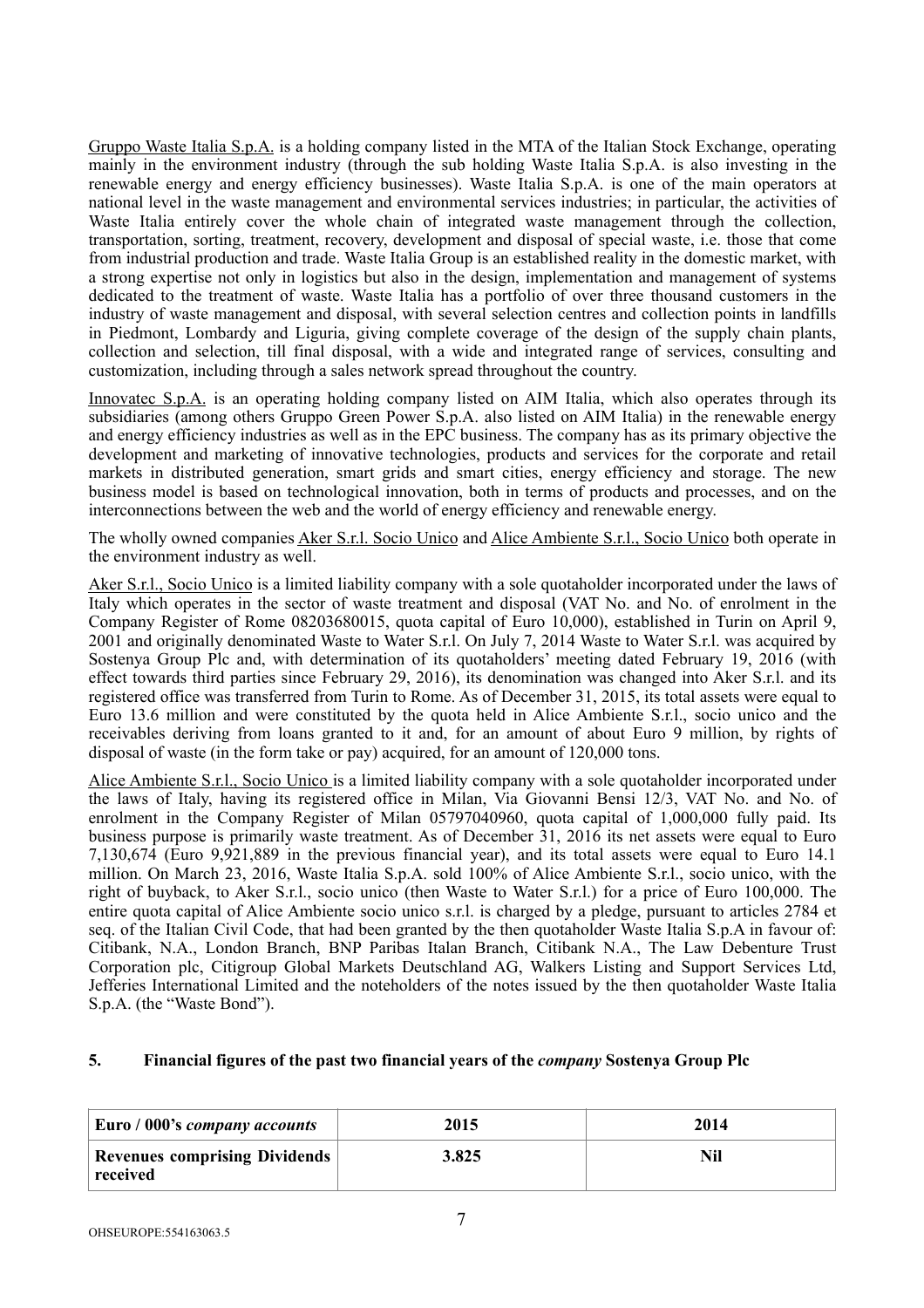| <b>Net Results</b>        | (11.550) | (41)   |  |
|---------------------------|----------|--------|--|
| Investments               | 55.799   | 65.130 |  |
| <b>Shareholders Funds</b> | 53.585   | 65.136 |  |

# **6. Financial figures of the past two financial years consolidated of the** *Group* **Sostenya Group Plc**

| Euro / 000's <i>consolidated</i> | 2015     | 2014     |
|----------------------------------|----------|----------|
| <b>Revenues</b>                  | 254      | Nil      |
| <b>Net Results</b>               | (21.564) | (13.055) |
| <b>Investments</b>               | 36.968   | 52.704   |
| <b>Shareholders Funds</b>        | 30.608   | 52.122   |

# **7. Equity Ratio**

*Definition*: a financial ratio that measures the level of leverage used by a company, the equity ratio quantifies the proportion of the total assets that are financed by stockholders, and not creditors (or debt).

The equity ratio only requires two inputs, owner's equity and total assets; both of which are found on a company's balance sheet.

|           |               | Sostenya Group PLC |              |        |
|-----------|---------------|--------------------|--------------|--------|
|           | Single Entity |                    | Consolidated |        |
|           | 2015          | 2014               | 2015 2014    |        |
| X 100 81% |               | $100\%$            | 57%          | $99\%$ |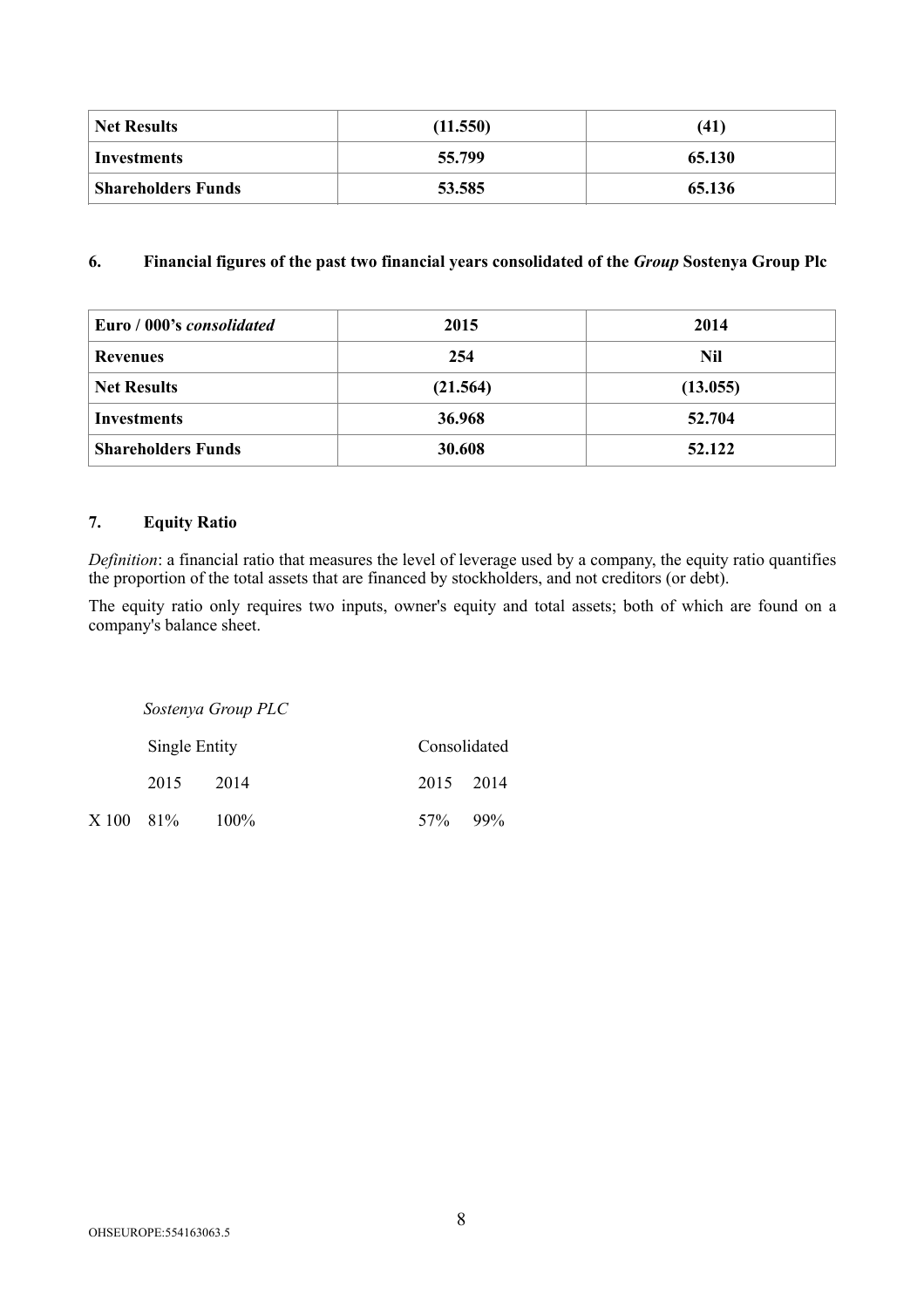#### **SECTION II – USE OF THE PROCEEDS**

The Notes will be issued by the Issuer in order to finance its business activity.

The proceeds of the Notes subscribed, less the sums used for the completion of the issue, will be primarily intended to:

(i) the establishment of appropriate SPV ("**Special Purpose Vehicle**"), controlled by a sub-holding company resident in the United States of America ( "Pat") for projects in the environmental sector acquisitions incentive / renewable in USA;

(ii) the establishment of appropriate SPV, controlled by a sub-holding company resident in Italy for projects in the environmental sector acquisitions incentive / renewable in Italy;

(iii) Acquisition of an interest in a service management start-up for a hospital located in the region of Sardinia (Italy);

(iv) support the process of the Italian-level business development of the sub-holding Group Waste Italy S.p.A. through a subscription of a medium / long term no convertible / convertible bond loan or bullet

| .000 $\epsilon$ | <b>Uses</b>                                   | $.000\epsilon$ |
|-----------------|-----------------------------------------------|----------------|
| 15.000,0        |                                               | 5.000,0        |
|                 |                                               | 3.100,0        |
|                 | Start up Project Hospital Services (Olbia IT) | 1.600,0        |
|                 | Subscription of a Bond / Bond Convertible     |                |
|                 |                                               | 5.000,0        |
|                 |                                               | 300,0          |
|                 |                                               |                |
| 15.000,0        |                                               | 15.000,0       |
|                 |                                               |                |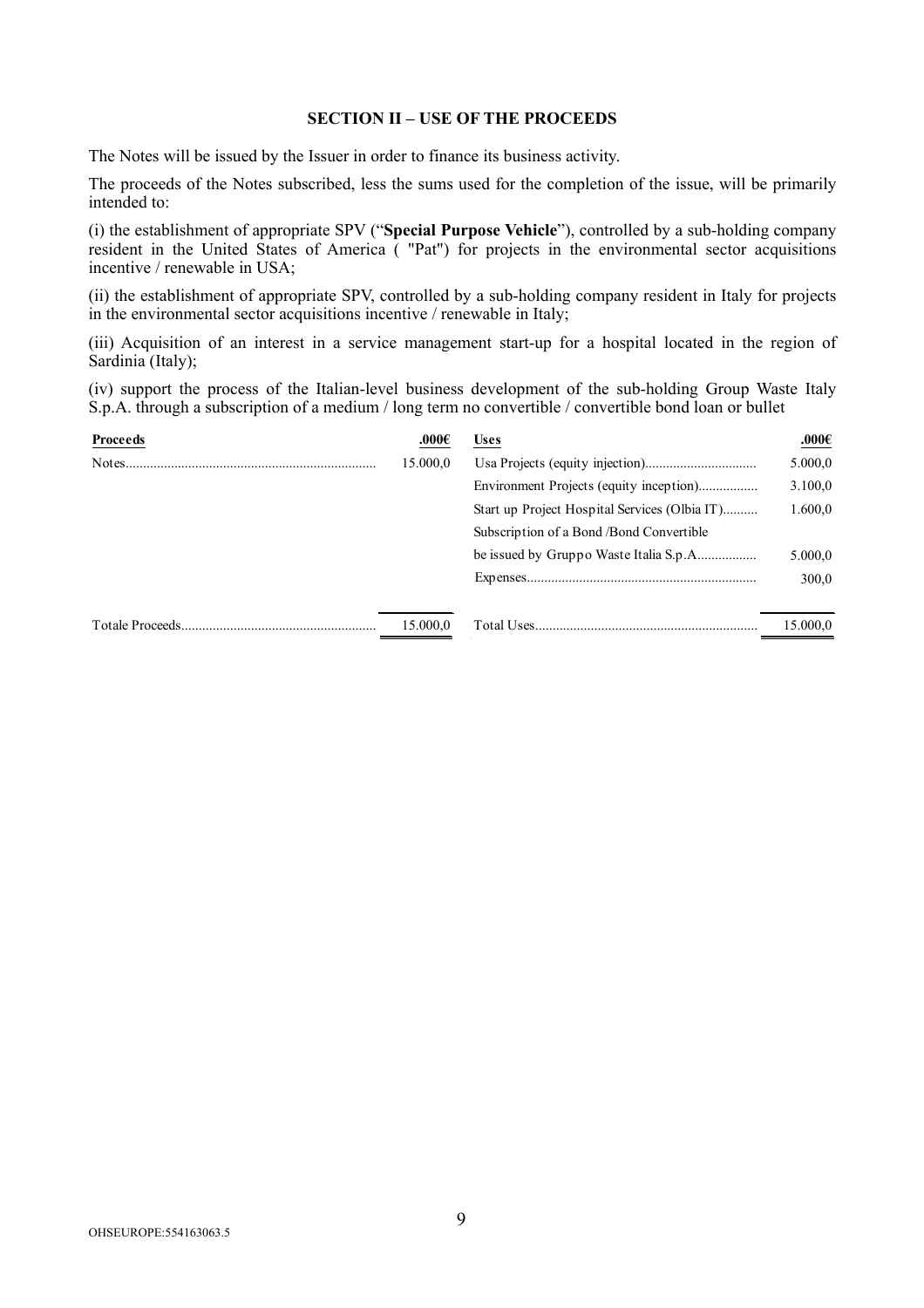# **SECTION III – RISK FACTORS**

### **1. Risk Factors Relating to the Company and the Group**

#### *Issuer risk*

By purchasing the Convertible Notes, the noteholders (the "**Noteholders**") will be financing the Issuer hence becoming a creditor thereof for the payment of interest and principal upon maturity. The Notes are subject to the general risk that the Issuer may not be able to pay interest at the set payment dates and/or reimburse the principal amount upon maturity.

#### *Risk related to the concentration of activities*

The Issuer is a holding company and its activity is exclusively carried out towards its subsidiaries and affiliates. In particular, the Issuer's activity consists in business development and advisory of its subsidiaries and affiliates, which operate in the fields of environment, renewables and energy efficiency, and its revenues exclusively consist of fees, interest on loans /financing and dividends paid by such subsidiaries and affiliates Therefore, the Notes are subject to the operational risk of the Issuer's subsidiaries and affiliates, above all Gruppo Waste Italia S.p.A., Waste Italia S.p.A. and Innovatec S.p.A. (more information on the risk related to the activities of such subsidiaries is contained in their respective financial documentation, available at: [www.gruppowasteitalia.it;](http://www.gruppowasteitalia.it) [www.wasteitalia.it](http://www.wasteitalia.it); [www.innovatec.it](http://www.innovatec.it)).

Company operating as a holding company is depending on its subsidiaries and affiliates for cash to satisfy the obligations of the holding company and therefore Company cash flow and its ability to meet its obligations depends on the cash flow of its subsidiaries. In addition, the payments of funds in the form of dividends, intercompany payments, tax and other forms may be subject to restrictions under the laws of the countries of incorporation of its subsidiaries.

Deriving the Issuer all of its income from its subsidiaries and affiliates, should one or more of these go bankrupt or otherwise fail to pay fees and dividends to the Issuer, the Issuer's financial worthiness might be seriously compromised as well as the consistency /value of Company assets.

The Issuer, though, will also develop its own projects in the renewables and energy efficiency sectors.

### *Risks related to the rules and regulations of the market sectors in which the Group works and permits, to the licenses and to the administrative authorizations for the development, building and the operations*

The Issuer's subsidiaries and affiliates operate in the environment, renewable and energy efficiency sectors which are highly regulated and subject to administrative procedures that are particularly complex, and which require the obtainment of permits from the competent national and local authorities.

Such requests may be rejected by the competent authorities or there may be considerable delays in receiving any such permits. The obtainment of the permits may also be delayed or hindered by any change in laws or by the opposition of the communities located in the areas interested by the projects.

Any failure or delay in the obtainment of the permits, of the licenses and/or of the necessary authorizations, the revocation, the cancellation or the non-renewal of the permits and of the authorizations obtained by Issuer's subsidiaries and affiliates, as well as any opposition by third parties to the measures for the issuance of such permits, licenses and authorizations, could induce the Issuer's subsidiaries and affiliates to change or reduce its own development targets in given areas or technologies, and/or determine negative effects on the activity and on the economic, equity and/or financial situation of the Group.

Furthermore, the complexity and the fragmentation of national and local regulations of the sectors of the renewable and energy efficiency sources, together with fragmented interpretation by the competent authorities, makes it more complex to operate in the sector, generating situations of uncertainty and judicial disputes.

Therefore, any future changes in the regulatory framework, or any restrictive interpretations thereof, could negatively affect the activity and the economic, equity and/or financial situation of the Group.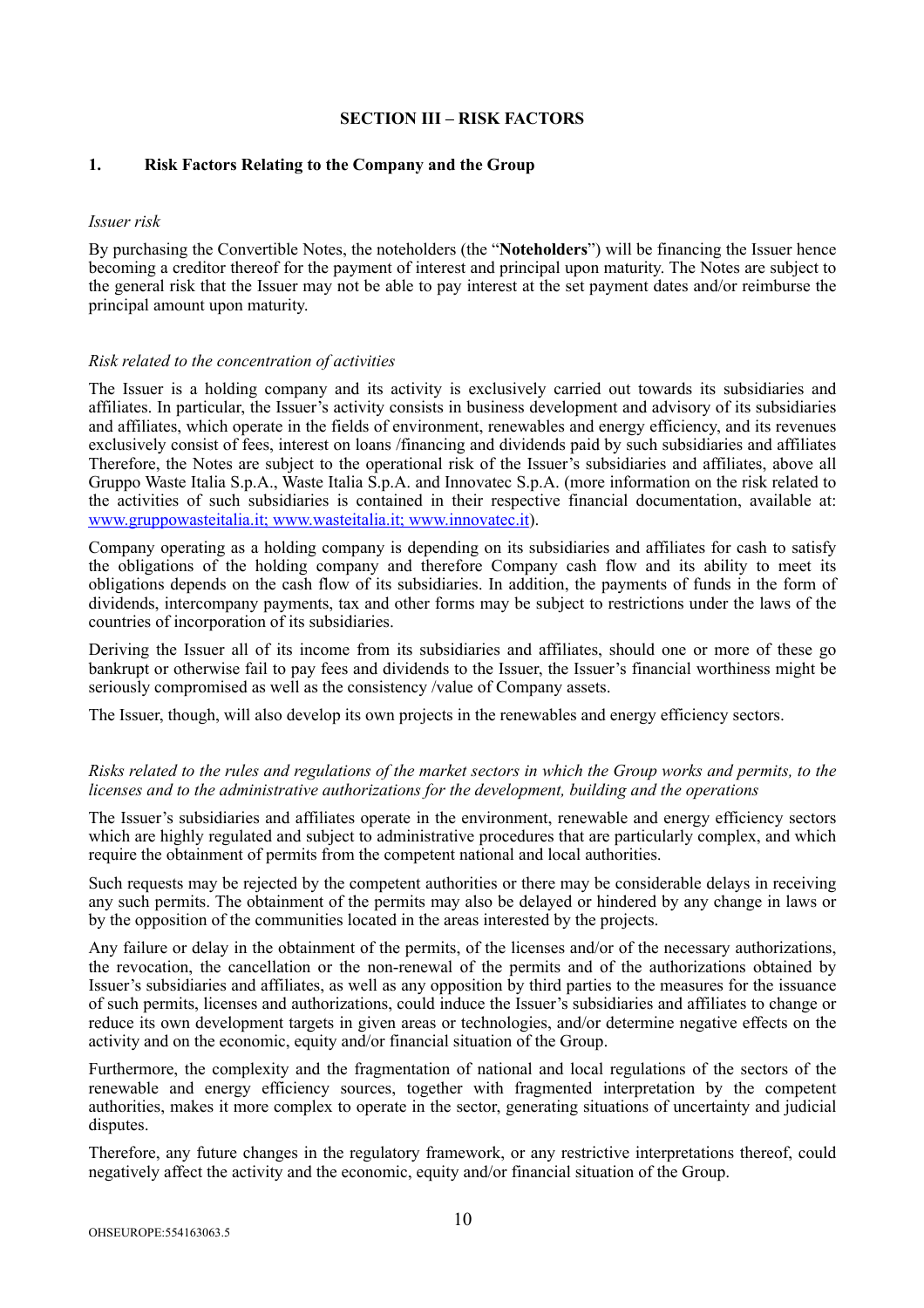### *Risks related to international and national policies supporting the production of energy from renewable energy sources*

The development of electricity from renewable energy sources strongly depends on national laws supporting the sector.

These forms of incentive may affect significantly the profit expectations of the production from renewable sources for the operators in the sector and therefore of the Issuer, since the entire electric power it produces is subject to incentives. Certain countries provide contributions to the energy produced by renewable energy plants. Even though the sector benefits, at the Date of the Information Memorandum, of objective incentives (in terms of tax deductions, green certifications, white certifications, etc.) the Issuer may not guarantee that such support will be maintained also in the future.

#### *Risks related to the business activity of Issuer's subsidiaries and affiliates*

In addition, the plants, landfills, machineries, appliances and devices managed by the Issuer's subsidiaries and affiliates are exposed to malfunctioning and service interruption risks which are beyond their control and may result in increased costs. The insufficient quality of installed equipment, plants and landfills may results in faster than expected degradation, lower production efficiency and/or higher maintenance costs. This may lead to lower revenues and higher operating costs. Even the equipment that has been properly maintained may from time to time experience technical problems or breakdowns. Diverse events may be caused, *inter alia*, by erroneous installations or components flaws. Extensive repair interventions may thus be needed. Depending on the component failure relevance and the plant parts design, some or whole of the capacity can be out of production for some time. There is risk that the befitting parts are not available for various reasons, causing an extended production stop. Moreover, such malfunction, could cause a potential reimbursement due to a negative judgement towards the subsidiaries and affiliates for the damages suffered by the customers. Although the Issuer's subsidiaries and affiliates entered into certain insurance policies to cover such events, they could be not sufficient to cover all the damages suffered by the customers or the insurance coverage may prove insufficient to fully compensate for such losses.

#### *Risks related to the competitiveness of the Group*

The Company and its subsidiaries and affiliates are currently facing intense competition in most of the markets in which it is present. The Group may face increasing competition in the future, *inter alia* due to peers being able to develop competing projects, or by obtaining capital at a lower cost than the Group.

Many of Group's existing and potential competitors may have longer operating histories, access to lower cost financing, structurally better cost positions through geographical location (including direct and indirect subsidies), better access to skilled personnel, better access to research and development partners, and significantly greater financial, technical and other resources than the Group.

Furthermore, the Group also competes with other companies in attempting to secure equipment necessary for its activities. Such equipment may be in short supply from time to time. There is no assurance that the Group will be able to successfully compete against its competitors. The failure to successfully compete against other market players could have a material adverse effect on the Group's business and results of operations.

# *Risks related to Insurance policies*

The plants, landfills, equipment, appliances and other tangible assets are normally covered by insurance policies against damages and losses of revenue due to incidents such as technical breakdown, natural phenomena and criminal actions as described above as well as based upon the regulatory framework. Liability insurance is also available and applicable to power plant operations.

However, the insurance policy may not cover all foreseeable and unforeseeable events, and the Group might be exposed to losses and cost of repairs that exceed normal Operating & Maintenance budgets and are outside the insurance agreements. There is no assurance that the insurance coverage of the Group would be adequate to cover the anticipated losses of the insurable events, or that insurance coverage is applicable to relevant damages.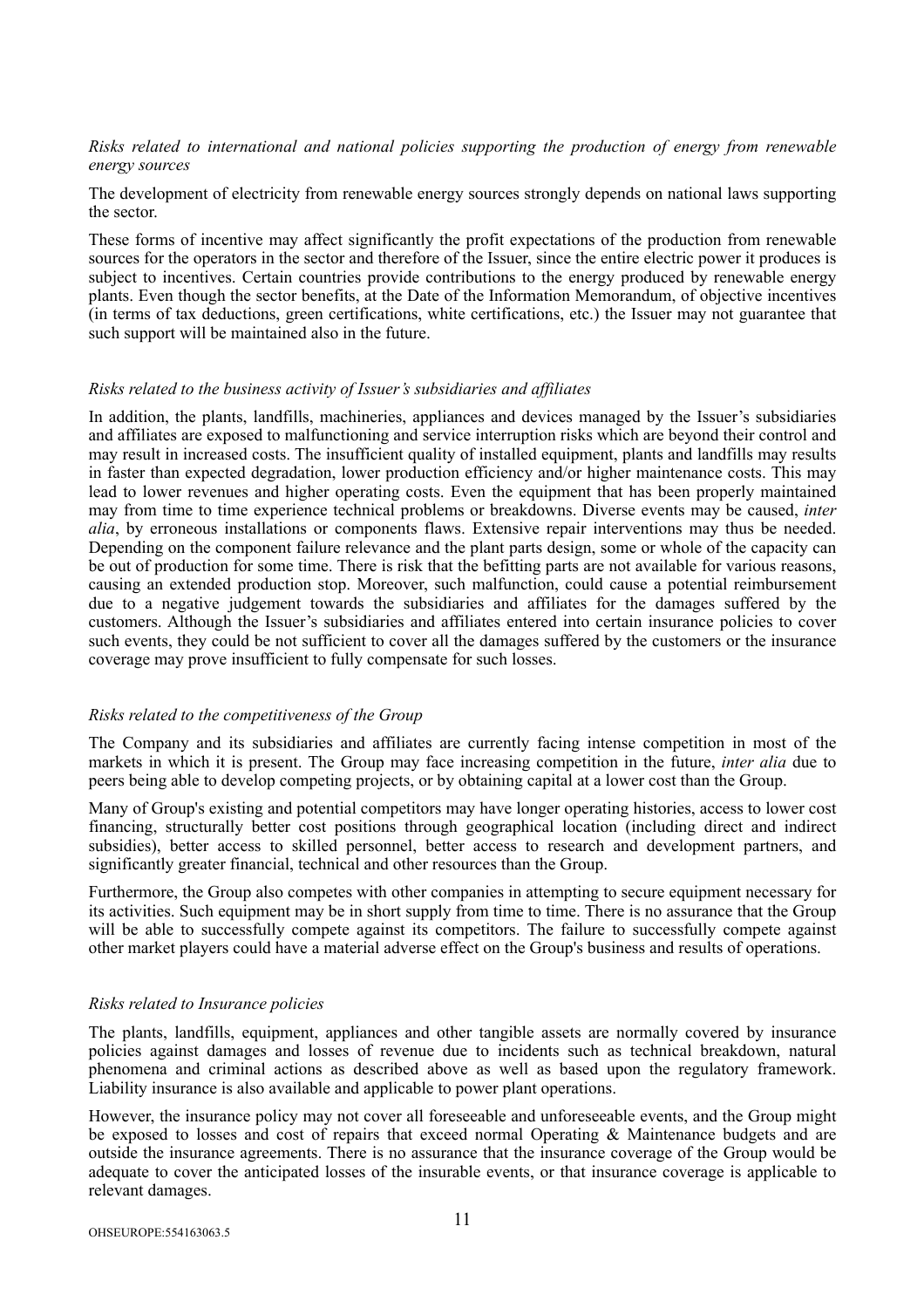Furthermore, under special circumstances, the amount of damages received from the insurance company may be reduced due to curtailments or other reasons due to, for example, the magnitude of the total damages to be covered. The occurrence of insurance claims may in turn lead to requirements for additional mitigating measures, such as increased security, and/or increases in insurance premiums that will have a negative impact on the profitability of plant operations.

Although the Group has not received any indication of difficulties in the future renewal of its insurance policies, it cannot be guaranteed that these renewals can be made on the same terms of the existing policies, or that the Group will be able to obtain insurance on normal and acceptable terms, or that the Group will be able to insure its business and assets to the extent deemed necessary. In these cases, such circumstances could have a significant adverse effect on the business, prospects, financial results and results of operations of the Group.

#### *The Group has exposure to credit risk arising from its commercial activity*

Credit risk represents the Group's exposure to potential losses that could be incurred if a commercial or financial counterpart fails to meet its obligations. This risk arises primarily from economic/financial factors (i.e., where the counterpart defaults on its obligations), as well as from factors that are technical/commercial or administrative/legal in nature (disputes over the interpretation of contractual clauses, supporting invoices, etc.). Particularly, the adverse economic conditions regarding the sector or sectors in which a significant number of counterparts work could affect the Group's business.

The Group will be exposed to third party credit risk in several instances, including, without limitation, with respect to suppliers and/or contractors who may be engaged to construct or operate assets held by the Group.

The Group's exposure to credit risk is also influenced to a significant extent and in a direct way by the economic performance of the geographical areas in which it operates almost exclusively.

Should any significant commercial or financial counterpart of the Group fail to meet one or more of their payment obligations, the financial worthiness of the whole Group might be seriously compromised.

# *Risk related to credit access to support growth*

The Group is relying on current financing agreements, the renewal of these and/or the obtaining of new financing to fund its investments, operations, additional acquisitions, working capital or expenditures. In particular, the Group finances a significant portion of its capital costs associated with the manufacturing and development of its products / services by incurring in external debt and/or equity for development and operational projects.

The installation of new equipment, machineries, as well as for landfills extension and other tangible and intangible assets may also be related to the capability of the banking and credit system to offer instruments allowing access to means of financing that are specific for small and medium-sized investments. In this respect, as of the date of this Memorandum, the generalized difficulty in accessing credit facilities has negatively affected the market conditions. Failure to obtain on additional financing a timely basis, or to retain or renew current financing upon expiry, may lead to the loss of business opportunities for the Group, the reduction or termination of its operations in certain locations or to forfeit its direct interest in certain projects. An increase in the Group's level of debt financing and/or adverse change in the conditions of its financing arrangements, may lead to an accrual of financing costs and reduce the Group's profitability and ultimately may affect the ability to fulfill the obligations under the Notes.

# *Liquidity, funding and financial risks*

Liquidity risk is the risk that new financial resources may not be available (funding liquidity risk) or the Group may be unable to convert assets belonging to it into cash on the market (asset liquidity risk), meaning that it may not be able to meet its payment commitments. This may materially and adversely affect the Group's results of operations and financial condition should the Group be obliged to incur extra costs to meet its financial commitments or, in extreme cases, threaten the Group's future as a going concern and lead to insolvency. The Group's approach to liquidity risk is to have a financial structure which ensures an adequate level of liquidity for the Issuer and a balance in terms of duration and composition of its debt in line with its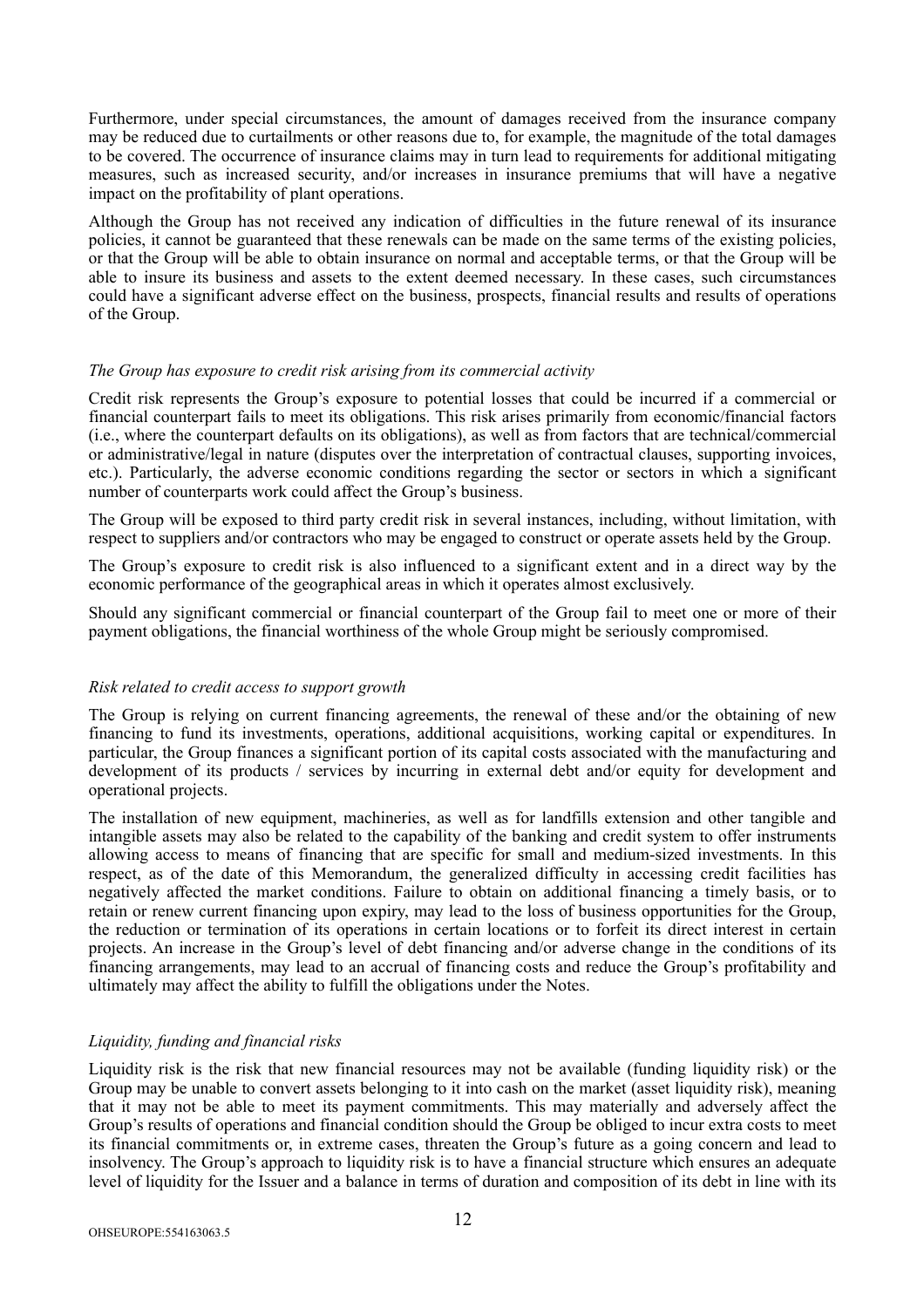business objectives. The Group's policies are aimed at diversifying the due dates of its debt and funding sources and rely on liquidity buffer to meet unexpected commitments. However, these measures may not be sufficient to cover such risk.

The Group's ability to borrow in the bank or capital markets to meet its financial requirements is also dependent on, among other things, favourable and prevailing market conditions. There are no guarantees that the Group will be capable of obtaining loans and financing from other sources under the same or better conditions as it currently does. This may adversely affect the Group's results and financial condition.

As at the date of this Information Memorandum Innovatec S.p.A. has not paid interest due on the interest payment date falling in October 21, 2016 on its bond "*INNOVATEC 8.125% OTT20 EUR*", ISIN IT0005057770. Waste Italia S.p.A., a company controlled by Gruppo Waste Italia S.p.A., has not paid interest due on the interest payment dates falling on May 15<sup>th</sup> 2016 and November 15<sup>th</sup> 2016 on the bonds "*10,5% NV19 Euro 129,875mm*" ISIN XS1139056037 and "*Waste 10,5% NV19 (144a) Euro 70,125mm*" ISIN XS1139021676 issued by Waste Italia S.p.A. itself. Both Innovatec S.p.A. and Gruppo Waste Italia S.p.A. are under discussion with their respective bondholders to renegotiate the terms of the bonds. In addition, Gruppo Waste Italia S.p.A. is currently in negotiations with different holders of its financial debts (of a total amount approximately equal to Euro 50 million) to renegotiate terms and conditions of the above mentioned debts. More information on the risk is contained in their respective financial documentation, available at: [www.gruppowasteitalia.it](http://www.gruppowasteitalia.it); [www.wasteitalia.it](http://www.wasteitalia.it); [www.innovatec.it\)](http://www.innovatec.it).

Non-renewal or revocation of the current short/medium/long term credit/funding/debt lines of the Group as well the renegotiations on the above mentioned bonds and financial debts will not have a positive finalisation and, in general, failure to obtain commercial financing of working capital, capex, projects may negatively affect the economic and financial situation of the Group and/or delay the obtainment of the Group's Business Plan objectives.

### *Dependence upon key persons*

The Group's success depends upon certain key managers, amongst which Mr. Pietro Colucci, the Director of the Issuer, who contributed significantly to the incorporation, development and management of the Company and the Group thanks to his extensive competence in the fields in which the Company is active. Even if the Company believes it has adopted an appropriate organizational model to guarantee its continuity, the loss of the above key persons could result in a reduction of the competitive strength and growth of the Company.

#### *Risk of change in tax regimes*

The Group is subject to risks that countries in which the it operates, or will operate in the future, may impose additional withholding taxes, income taxes or other taxes, as well as changing tax levels from those in force at the date of the respective projects or the date hereof.

Any future adverse changes in general to tax regimes applicable to the Group would have an adverse impact on their future results of operations and cash flows. This, as well as any other changes to the tax regime generally applicable to the Group, may have an adverse effect on the Group's ability to pay interest on the Notes and to repay the Notes in full at their maturity.

# *Operational risks*

The Company is subject to various operational risks - including the risk of fraud by employees of other persons, unauthorized transactions by employees or operational errors, including due to malfunctions or bugs in IT systems - which may negatively affect the Company's economic and financial situation.

#### *Risks related to the economic-financial trends*

The Group's stability and its capacity to generate revenues are affected by the general economic situation and by the dynamics of the financial markets and the creditworthiness of the Group. The following elements are therefore relevant: investors' confidence, level and volatility of short term and long term interest rates,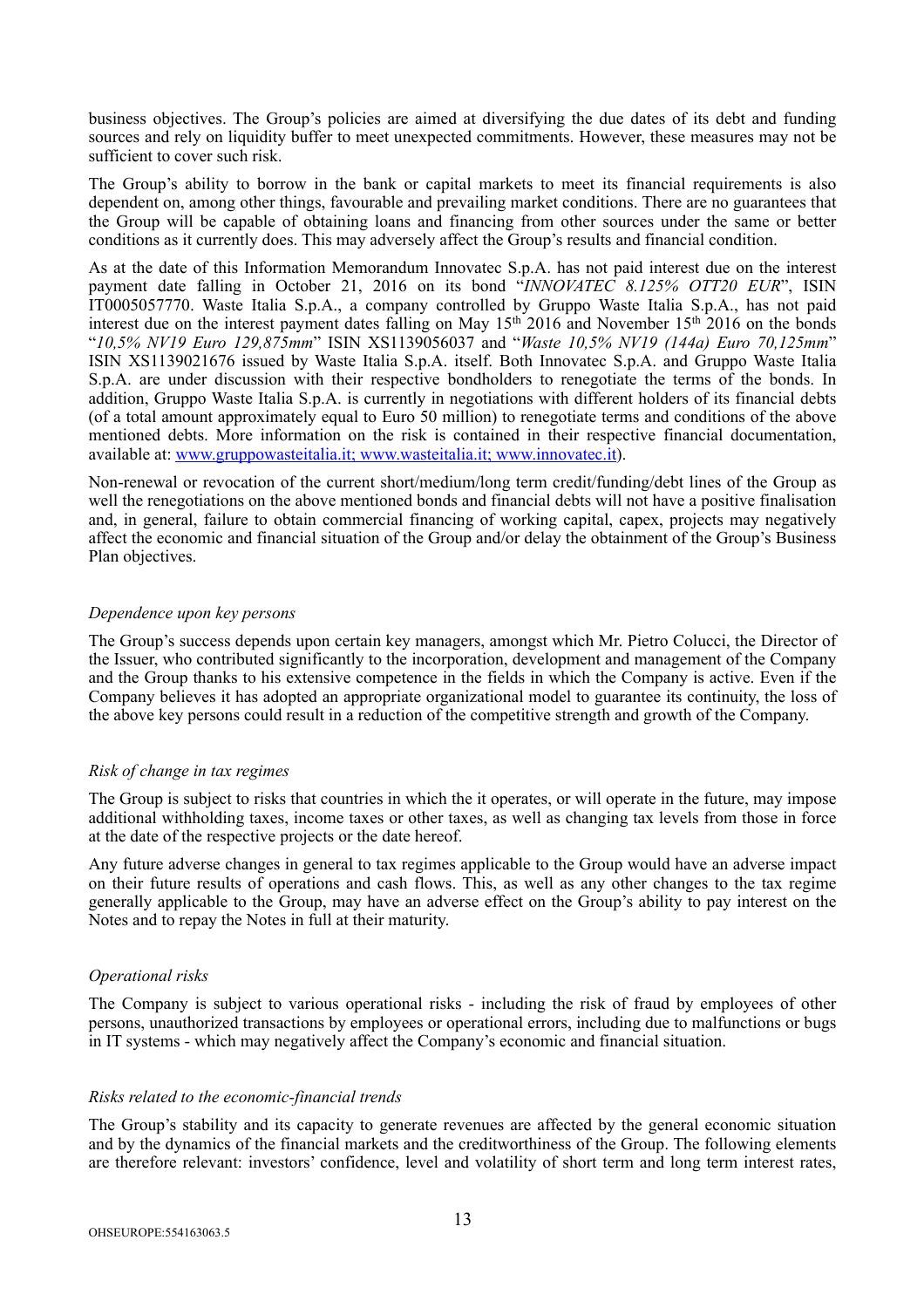exchange rates, financial markets liquidity, availability and cost of capital, sovereign debt sustainability, family incomes, consumer expenditure, unemployment levels, inflation and housing costs.

Even if the Issuer obtained positive results during the current economic crisis, it is possible that if the crisis continues this may have an impact on the activity and outlook of the Issuer as well as on its economic and financial situation.

In addition to the above, the British referendum held on 23 June 2016, in which the majority of citizens of the United Kingdom expressed their desire to leave the European Union ("**Brexit**"), could cause an increase in volatility in the financial markets, a worsening in the terms of financing especially in the so-called "peripheral" countries, including Italy, and a possible consequent economic slowdown. Moreover, it cannot be excluded that in the European Member States, there may be further increases in political and institutional instability, with a consequent rise in interest rates for sovereign debt. The above-mentioned circumstances could negatively impact on the Issuer and the Group or could cause a rise in the indebtedness of the Issuer and the Group, with consequential negative effects on their business as well as their economic and financial position.

#### *Risks related to events which are not under the control of the Issuer*

Press releases or changes in general market conditions may significantly affect the market value of the Notes, as well as market fluctuations, general economic and political conditions, regardless of the Issuer's creditworthiness.

### *Breach of the negative pledge obligations*

Should the Issuer or its affiliated companies breach their negative pledge obligations, as provided for in the terms and conditions of the Notes, in case of bankruptcy or liquidation of the Issuer, its creditors secured by collateral – even if subsequent in time to the Noteholders – will be preferred to the latter over the collateralized assets. As a consequence, the Issuer's assets will be reduced and therefore the chances that the Noteholders will receive payment of their credit will decrease.

# 2. **Risks relating to the Convertible Notes and the Shares**

# *No prior market for the Notes*

The Notes are new securities which may not be widely distributed and for which there is currently no active trading market. There can be no assurance as to the liquidity of any market that may develop for the Notes, the ability of the Noteholders to sell their Notes or the price at which the Notes may be sold. The liquidity of any market for the Notes will depend on the number of Noteholders, prevailing interest rates, the market for similar securities and other factors, including general economic conditions, and the Issuer's financial condition, performance and prospects. Although application has been made for the Notes to be admitted to trading on the Third Market of the Vienna Stock Exchange, there is no assurance that an active trading market will develop. Accordingly, there is no assurance as to the development or liquidity of any trading market for the Notes. In an illiquid market, the Noteholders might not be able to sell their Notes at any time at fair market prices.

# *Risks related to the secondary market liquidity and/or trading prices of the Notes*

The ability to transfer the Notes may also be restricted by securities laws or regulations of certain countries or regulatory bodies.

It is the obligation of each Noteholder to ensure that offers and sales of Notes comply with applicable securities laws. In addition, transfers to certain persons in certain other jurisdictions may be limited by law, or may result in the imposition of penalties or liability.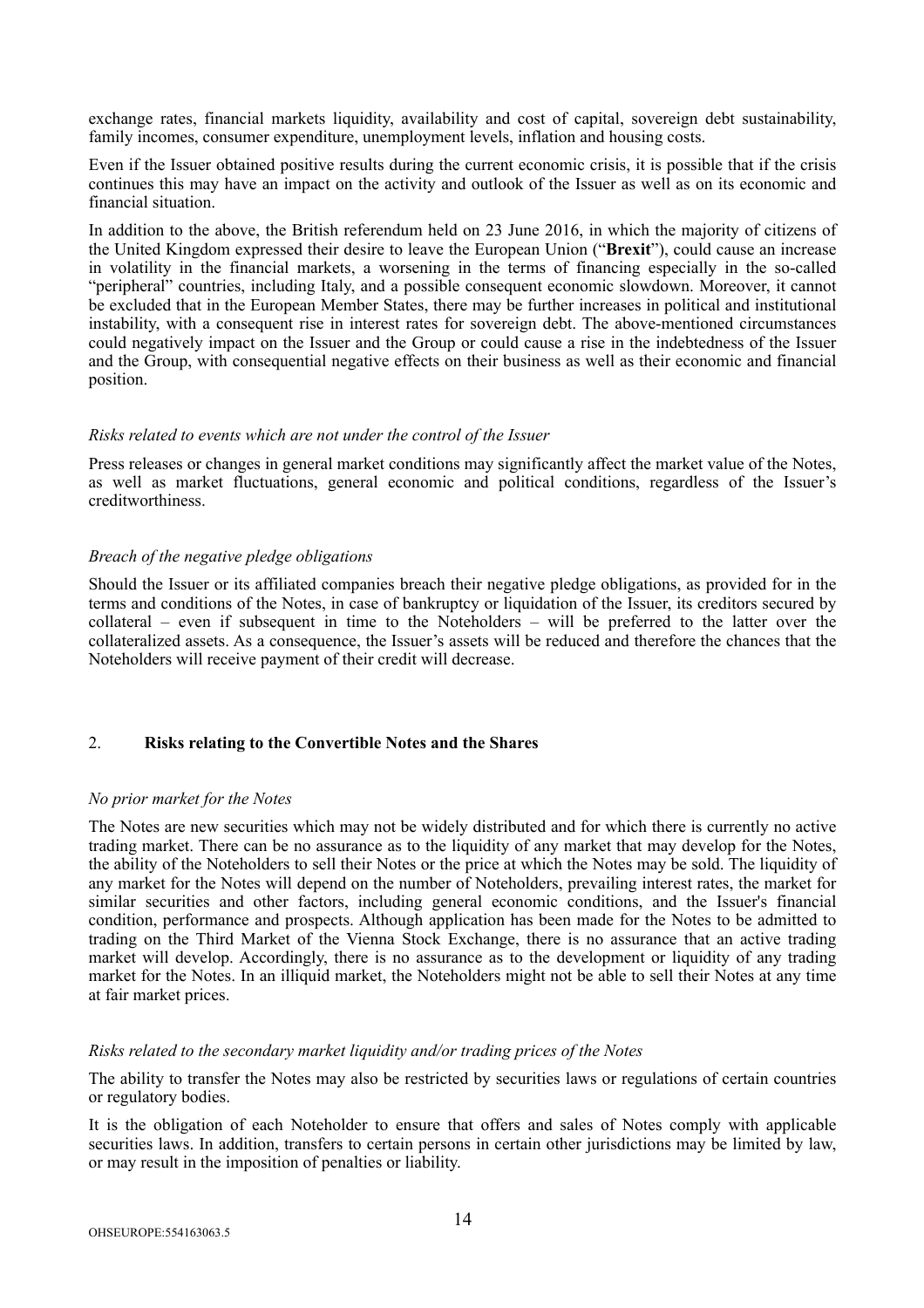#### *Inflation and interest rate risk*

The value of future payments of interest and principal may be reduced as a result of inflation as the real rate of interest on an investment in the Notes will be reduced at rising inflation rates and may be negative if the inflation rate rises above the nominal rate of interest on the Notes. Investment in the Notes involves the risk that subsequent changes in market interest rates may adversely affect the value of the Notes.

#### *Exchange rate risks and exchange controls*

The Issuer will pay principal and interest on the Notes in Euro. This presents certain risks relating to currency conversions if an investor's financial activities are denominated principally in a currency or currency unit (the "**Investor's Currency**") other than Euro. These include the risk that exchange rates may significantly change (including changes due to devaluation of Euro or revaluation of the Investor's Currency) and the risk that authorities with jurisdiction over the Investor's Currency may impose or modify exchange controls. An appreciation in the value of the Investor's Currency relative to Euro would decrease (i) the Investor's Currency-equivalent yield on the Notes, (ii) the Investor's Currency-equivalent value of the principal payable on the Notes and (iii) the Investor's Currency-equivalent market value of the Notes.

Government and monetary authorities may impose (as some have done in the past) exchange controls that could adversely affect an applicable exchange rate. As a result, investors may receive less interest or principal than expected, or no interest or principal.

### *Adjustment of Conversion Right*

The Conversion Rate and the Conversion Value of the Notes may be adjusted, *inter alia*, in the event that there is a consolidation, reclassification or subdivision in relation to the Shares, capitalisation of profits or reserves, the payment of any dividend, rights issue or grant of other subscription rights or other adjustment which affects the Shares, but only in the situations and only to the extent provided under "Terms and Conditions of the Notes — 6.4 Adjustment of the Conversion Right". Certain events not governed under the Terms and Conditions of the Notes, may be evaluated by an independent advisor selected among those specified in the Terms and Conditions of the Notes. Any such independent advisor may decide an adjustment affecting the Shares that will be binding on the Issuer and the Noteholders, save in case of manifest errors. However, there is no certainty that there should be an adjustment for every corporate or other event that may affect the value of the Shares. Events in respect of which no adjustment is made may adversely affect the value of the Shares and, therefore, adversely affect the value of the Notes.

# *Risks attached to the exercise of Conversion Rights*

At any point when the Notes are outstanding, depending on the performance of the Shares, the value of the Shares may be substantially lower than when the Notes were initially purchased. In addition, because there will be a delay between when Conversion Rights (as defined Condition 6 of the Terms and Conditions of the Notes) are exercised and when Shares are delivered, the value of the Shares to be delivered may vary substantially between the date on which Conversion Rights are exercised and the date on which such Shares are delivered.

#### *Changes in law may adversely affect returns to holders of the Notes*

The Notes other than the Conversion rights and the meetings of the Noteholders will be governed by Italian law. No assurance can be given as to the impact of any possible change to Italian law. Any change in the Issuer's tax status (or that of other members of the Group) or taxation legislation or practice could affect the Issuer's ability to provide returns to the Noteholders or alter post tax returns to the Noteholders.

# *Risk of fluctuation in the price of the Shares*

In recent years, the securities markets have experienced a high level of price and volume volatility and the market price of securities of many companies have experienced wide fluctuations which have not necessarily been related to the operating performance, underlying asset values of prospects of such companies. The